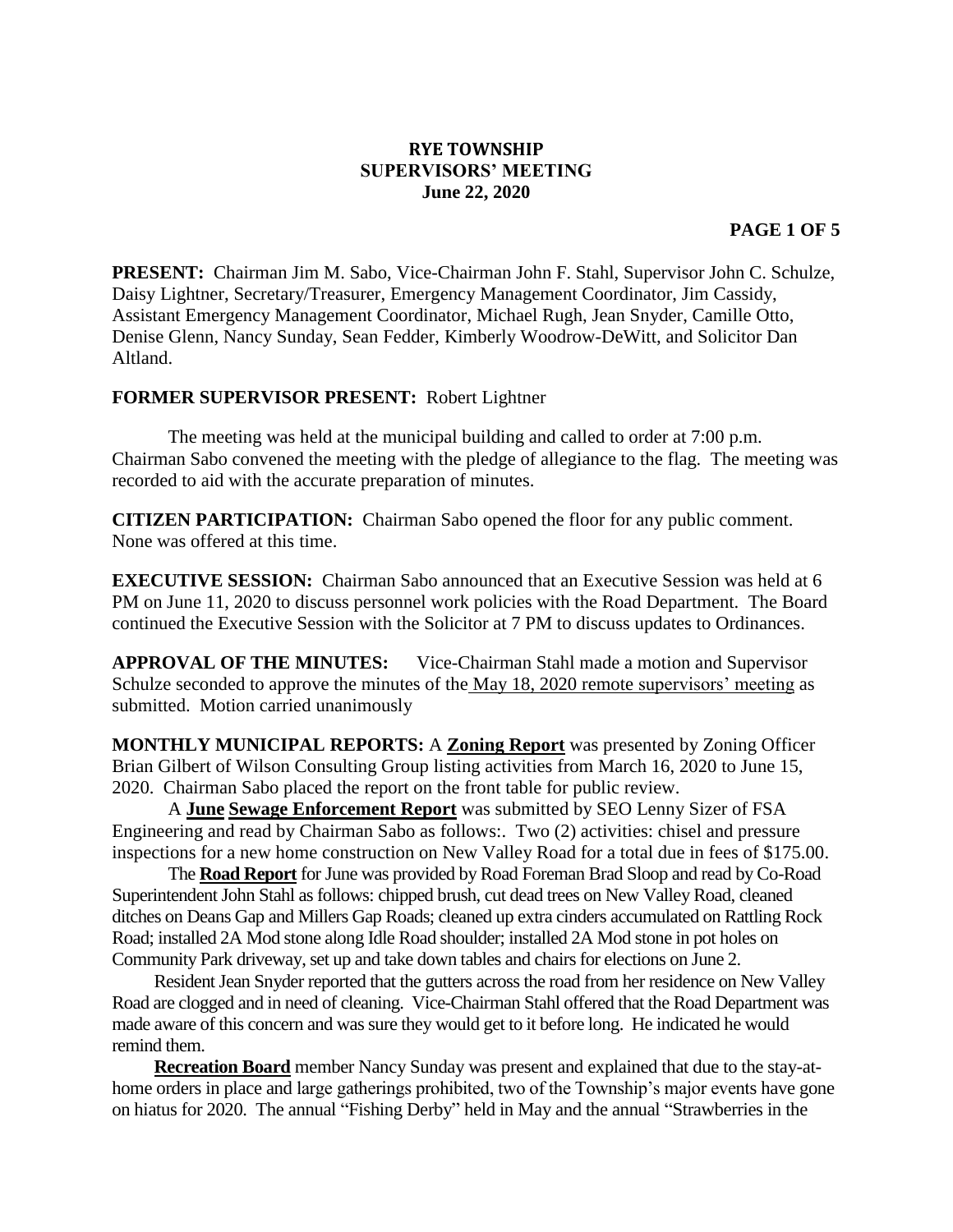Park" held in June were cancelled. She reported that the following events are tentatively scheduled as follows:

July 12 – Sundaes in the Park, 6:30-7:30 PM, eat in or bring containers to take out August 9 - Music in the Park, 6:00 PM – 8:00 PM, local talent Mike Foltz will perform September 27 – Hot dog Roast and Bon Fire; 6-7:30 PM; hot dogs and s'mores October – TBD; Halloween in the Park

EMC Cassidy provided an **Emergency Management Report** and presented the Board with brochures for two notification systems: Nixle, also known as EverRidge, and BlackBoard Connect. The alert notification systems would better notify residents during times of emergency. The system could also be used to notify residents of non-emergency items such as community events or road closures etc.

EMC Cassidy offered the following:

- Reviewed the Nixle system with related costs at approximately \$3,500 the first year and approximately \$3,300 each year following.
- Reviewed BlackBoard Connect, the system utilized by the Susquenita School District, at a cost of approximately \$2,600 per year.
- Researched Dial My Calls, the system utilized by a local church. Costs differ depending on the level chosen and the size of contact lists. The cost paid by the local church is approximately \$750.00 per year.
- All three systems noted above provide for phone, text, and email alert notifications
- All three systems are set up by requesting residents to sign up on the website or by contacting the Township office to sign up.

EMC Cassidy noted that a trial offer is available for Dial My Calls and recommended the Board consider taking advantage of the trial offer to actually experience firsthand the ease of use and exactly what the system offers. He offered that this may be a more cost effective system for a smaller municipality.

Chairman Sabo expressed appreciation to EMC Cassidy for taking his time to research the options available.

The **May Treasurer's Report** was read by the Secretary/Treasurer. The report is on file in the Township office and approved pending the 2020 Financial Audit. She noted that the  $2<sup>nd</sup>$ quarter tax distribution payments to the local fire companies, ambulance, and library are on the agenda tonight for approval and payment.

**RESOLUTIONS:** Upon due discussion and consideration, Chairman Sabo made a motion with a second from Supervisor Schulze to adopt the following resolutions:

- 1. **Resolution 20-19,** which authorized the transfer of two matured Capital Reserve Fund CDs at Pennian Bank to two separate Easy Access Municipal CDs at Pennian Bank, Shermans Dale as follows: a Park/Rec Cd for \$1,276.50 and a Road Project CD for \$52,735.29; and
- 2. **Resolution 20-20,** which authorizes a transfer of \$175,000 from the General Checking at Marysville Bank, a division of Riverview Bank, to an Easy Access Municipal Cd at Pennian Bank, Shermans Dale for a slightly better rate of investment return.

Motion carried unanimously.

The Secretary/Treasurer noted that unfortunately CD interest rates are very, very low at all financial institutions.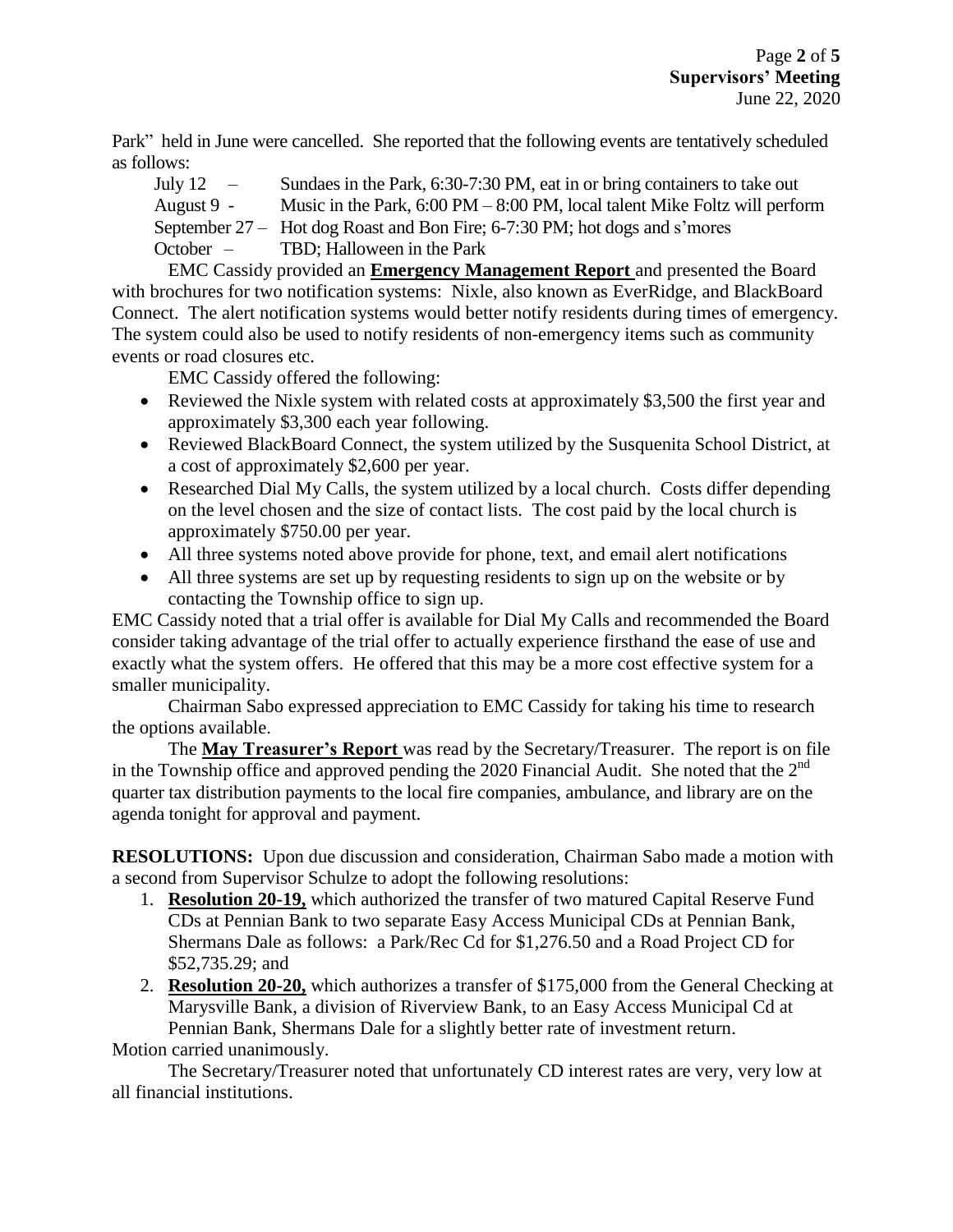**NEW BUSINESS:** With working papers received and a parental acknowledgement form on file, Chairman Sabo made a motion with a second from Vice-Chairman Stahl to hire Ty Zimmerman as part-time summer help at the Park at \$8.00 per hour for approximately 50 hours. Motion carried unanimously.

Vice-Chairman Stahl made a motion with a second from Supervisor Schulze to appoint Natasha Frey to fill the vacancy on the Recreation Board with Susan Vodzak declining reappointment when her term expired the end of 2019. Motion carried unanimously. Recreation Board terms are five (5) years. The record notes that Natasha's term will end 12/31/2024. Chairman Sabo expressed appreciation to Susan Vodzak for her many years of faithful service on the Recreation Board.

Supervisor Schulze proposed adding zoning permit information to the website listing specifically the name, address, date approved, and a brief description of all permits issued throughout the year. He offered that this may decrease calls to the office.

Chairman Sabo asked the Solicitor if the information listing a resident's home address is public information. The Solicitor advised that whatever is on the permit application is public information. The Board directed the Secretary to check with the web host regarding how this additional information could be incorporated on the website.

Sean Fedder of Valley Road commented that the Township needs less micromanaging. He further stated that what he does on his property is his business, and not the whole Township. If his neighbor has a problem and needs to know, they can speak to him.

Former Supervisor Robert Lightner asked how many calls the office receives inquiring if a permit was issued. The Secretary/Treasurer responded approximately 2-3 calls per year. Typically there are not many calls about the issuance of permits.

Discussion continued relating to local zoning permits and follow-up inspections for smaller accessory structures. Supervisor Schulze commented that all permits should be followed up to assure the structure is located within the set back lines. The Solicitor clarified that the Zoning regulations allow accessory structures to be located within the set back lines. They must be ten (10) feet from the property line and can be located within the side and rear yards of the lot. However, larger structures such as attached or detached garages or carports must be within the established building set back lines for the specific zoning district. The consensus was that the cost incurred to conduct a follow-up inspection on a 100' square foot shed would not be cost effective. Supervisor Schulze offered that he still believes all permits should be followed up to ensure that the improvement permitted was built according to all the zoning requirements.

Former Supervisor Robert Lightner offered that in principal he agrees that follow up is important. But he expressed concern with the additional fees that would be charged to residents. For example, if a follow-up inspection fee for smaller structures such as a small 10' X 12' shed was added, the permit fee would be \$187.50.

Discussion ensued. The Board directed the Secretary to provide them the number of smaller shed permits issued in Rye Township for 2019 and 2020. The Board did not take any official action on the permit info agenda item at this time.

Vice-Chairman Stahl suggested requests for proposal, RFPs, be prepared to schedule the replacement of old guide rail located in the 1600 Block of New Valley Road for completion later this year. The Secretary/Treasurer noted that funds were approved in the 2020 Budget for this guide rail project. Three written or telephonic quotes are required when the contract cost is estimated to be between \$11,300 and \$21,000. However, formal advertising is not required at this level. Supervisor Schulze suggested that the RFP specify that the contractor must be Penn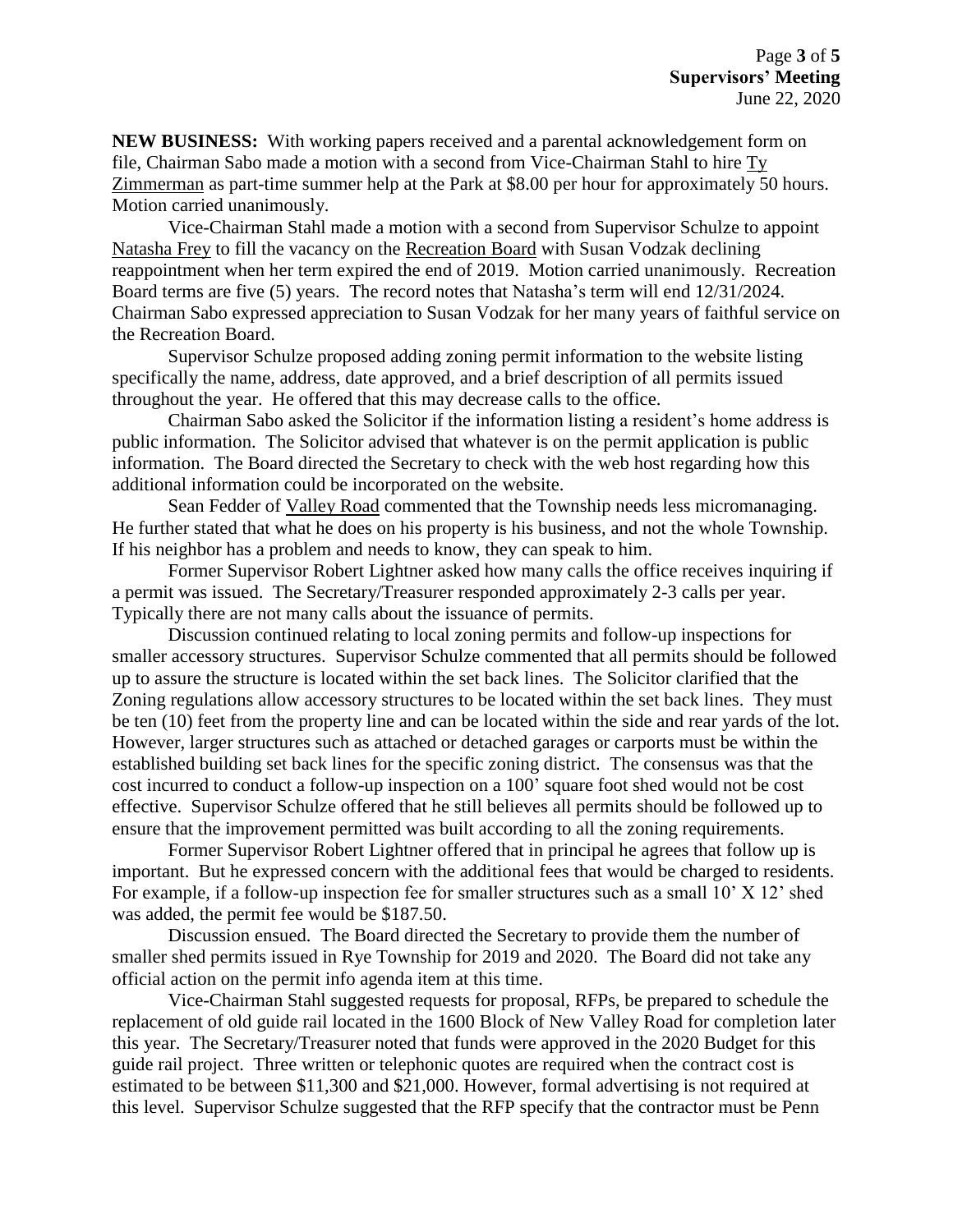DOT qualified. He indicated that he would send a list of PennDOT certified contractors to the office.

Former Supervisor Lightner expressed concern again about the rising costs to complete every infrastructure repair to Penn DOT standards. He suggested perhaps there are other alternatives that could be considered and along with some common sense could reduce the overall cost.

Supervisor Schulze said that contractor certification for certain types of work are done by PennDOT. As no other certification for these types of work are available, this is the only type of certification available to ensure the guide rail is being installed correctly. In addition, PennDOT and Federal Highway Administration (FHWA) are the only guide rail design standards available.

Vice-Chairman Stahl said he agrees with Former Supervisor Lightner. The consensus of the Board was to prepare the RFP's and send them out to the various vendors, including those on the PennDOT list. The Board will review the proposals received and then make a decision accordingly.

The refuse collection contract with Penn Waste expires the end of this year, 12/31/2020. Supervisor Schulze provided fellow Board members a copy of a draft bid proposal with mark ups reworked from the 2018 refuse bid proposal. He explained page 11 contains three separate options for bidding: 1) Weekly Refuse Collection

- 2) Weekly Refuse collection including a curbside bulk item one per week
- 3) Weekly Refuse collection with bulk curbside item, including biweekly recycling

Upon due discussion, Chairman Sabo made a motion with a second from Supervisor Schulze to prepare, review, and get ready to go out for bid for Refuse/Recycling Collection. Motion carried unanimously.

The Board discussed a tentative time schedule for advertising, review, and award of the Refuse/Recycling Bid as follows:

Meeting -July 27, 2020 - Approve the bid package and authorize to advertise Meeting -August 24, 2020 - Open and read the bids out loud at the meeting September – Time for the Board to review the bids received Meeting -September 28, 2020 – Award the bid

Supervisor Schulze indicated he would send the Secretary an electronic copy of the proposed bid package presented this evening for preparation of a draft proposal for final review by the Board.

Supervisor Schulze discussed the right of way for the pipe replacement project along Mountain Road. Currently, the right of way is 33 feet, which is 16.5 feet from the center line. The existing pipe currently extends slightly out of the right of way. The proposed replacement pipe is larger and extends even further out of the legal right of way. He asked the Solicitor's advice on how to proceed to work outside the existing right of way during the pipe replacement.

Sean Fedder mentioned that the western side of Mountain Road is located within Carroll Township. He was unsure how this would affect Rye Township acquiring right of way or easements that are located within another Township's legal right of way.

It was noted that previously the Township completed maintenance work outside of the right of way under the Ditch and Drainage Act. The Solicitor indicated he would check into this matter and advise the Board accordingly.

Chairman Sabo announced the following:

◆ 4<sup>th</sup> of July Holiday Observed, Office Closed, Friday, July 3, No change in trash collection